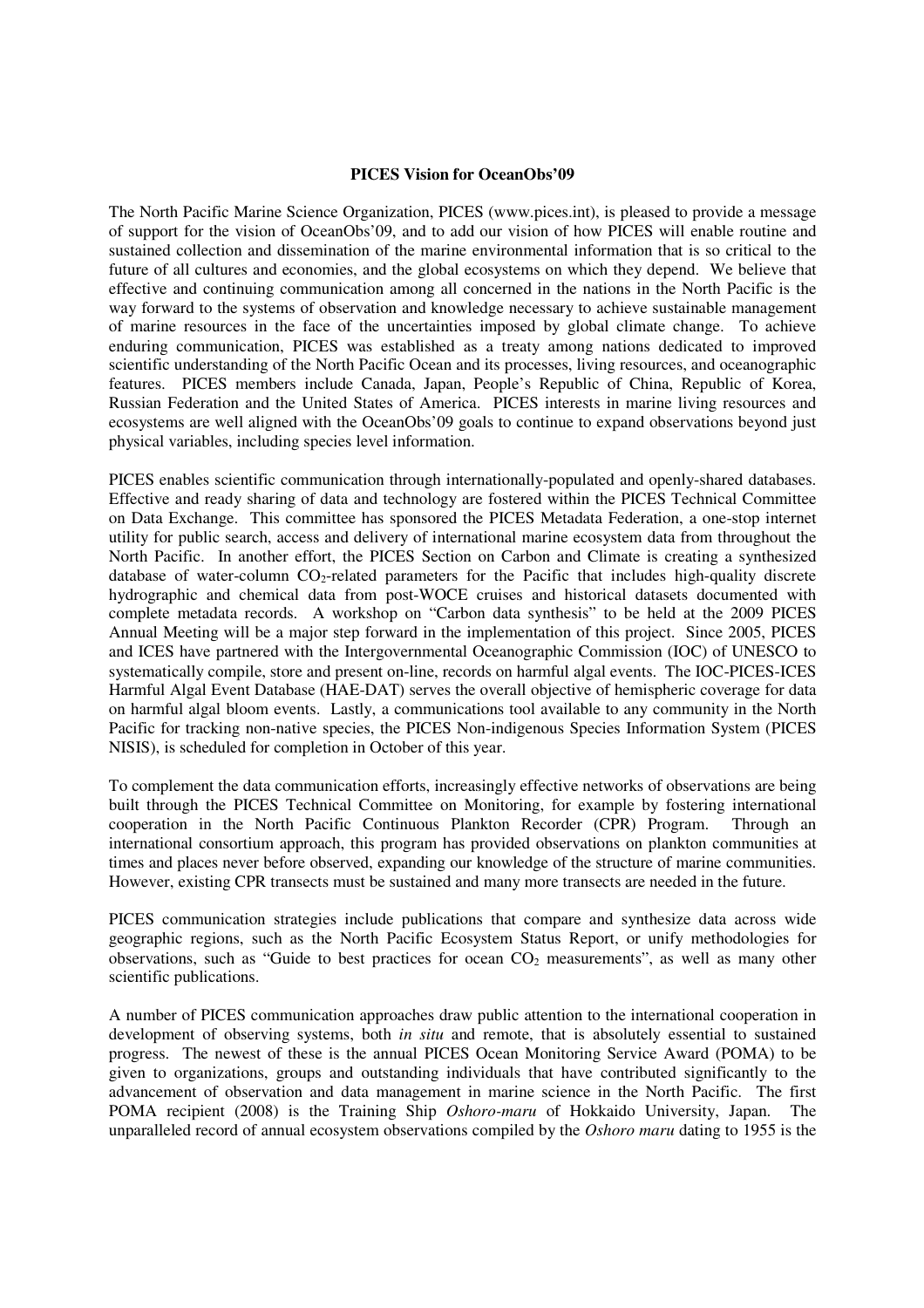window through which many scientific disciplines are able to view and understand global change in the North Pacific.

Finally, PICES latest venture in international scientific collaboration is a new long-term, integrative science program, **F**orecasting and **U**nderstanding **T**rends**, U**ncertainty and **R**esponses of North Pacific Ecosystems, FUTURE (www.pices.int/members/scientific\_programs/FUTURE/FUTURE\_default.aspx). FUTURE seeks to understand how marine ecosystems in the North Pacific respond to climate change and human activities, to forecast ecosystem status based on a contemporary understanding of how nature functions, and to communicate new insights to its members, governments, stakeholders and the public. Sustained and expanded ocean observations, including those important for informing fisheries management, will be absolutely critical to the success of this PICES integrative science program.

PICES endorses and pledges participation in a working group to carry forward the vision and momentum generated by the OceanObs'09 conference. We would like to point out the importance of including expertise on fisheries in the working group, especially in the spirit of expanding observations beyond just physical and chemical parameters. Long-term ecosystem monitoring is a crucial element of sustainable fisheries and an ecosystem approach to management. Fishery-independent time series of abundance, biomass, the maturity schedule, length and age composition of the population in conjunction with fisherydependent time series of catch, catch-per-unit-effort (CPUE), and the length and age composition of the catch form the basis for statistical age structured assessments throughout the world. Time series of environmental data are needed to more accurately simulate the past and present population dynamics and to project future stock dynamics. An understanding of the influence of environmental change on the functional relationships governing the population and the fishery are needed to manage fisheries in a sustainable manner. A coordinated effort to collect and maintain a database of physical and biological conditions is needed to achieve this level of understanding. This will require communication between managers, stock assessment scientists and oceanographers to design an economical monitoring program that will provide the critical data needed for the maintenance of stock assessments that adjust to fluctuations in ecosystem conditions.

Time series of mixed-layer temperature, mixed-layer depth, and bottom temperature are needed to predict the growth and maturity rate of fish and shellfish, as well as, the availability and catchability of fish and shellfish. These time series should be collected on a spatial grid to allow analysts to assess shifts in distribution in response to changing ocean conditions. This can be achieved if fish and shellfish surveys collect underway oceanographic data and water column profile data at sampling stations. Survey sampling can be supplemented by the collection of underway acoustic and oceanographic data, and water column profile data from fishing vessels. While the surveys and fishing vessels provide some information, tagging data are needed to fully understand the migratory pathways used by fish and shellfish, and the timing of seasonal shifts in distribution. Fisheries scientists now recognize the need for time series of the distribution and abundance of key prey during the summer feeding period. To assess the role of prey availability on growth and distribution of fish and shellfish, scientists need to monitor the diets of fish and shellfish relative to the prey fields available. Time series of diet and prey availability will allow analysts to assess the functional response of fish and shellfish to the species composition of prey and the abundance of prey. Time series of the location and intensity of major currents is needed to predict larval dispersal, nutrient exchange, and boundaries of essential fish habitats. These time series can be used to verify drift trajectories derived from coupled bio-physical models of ecosystems (e.g., the ecosystem box model Atlantis and PICES' "North Pacific Ecosystem Model for Understanding Regional Oceanography", NEMURO) and individual based models. There is growing recognition of the importance of seasonal factors such as the duration of the growing season, timing of the spring bloom (match, mis-match), the timing of the onset of upwelling, and fall transitions as key factors influencing the ability of animals to survive to the first feeding stage and to reach a critical size for overwintering or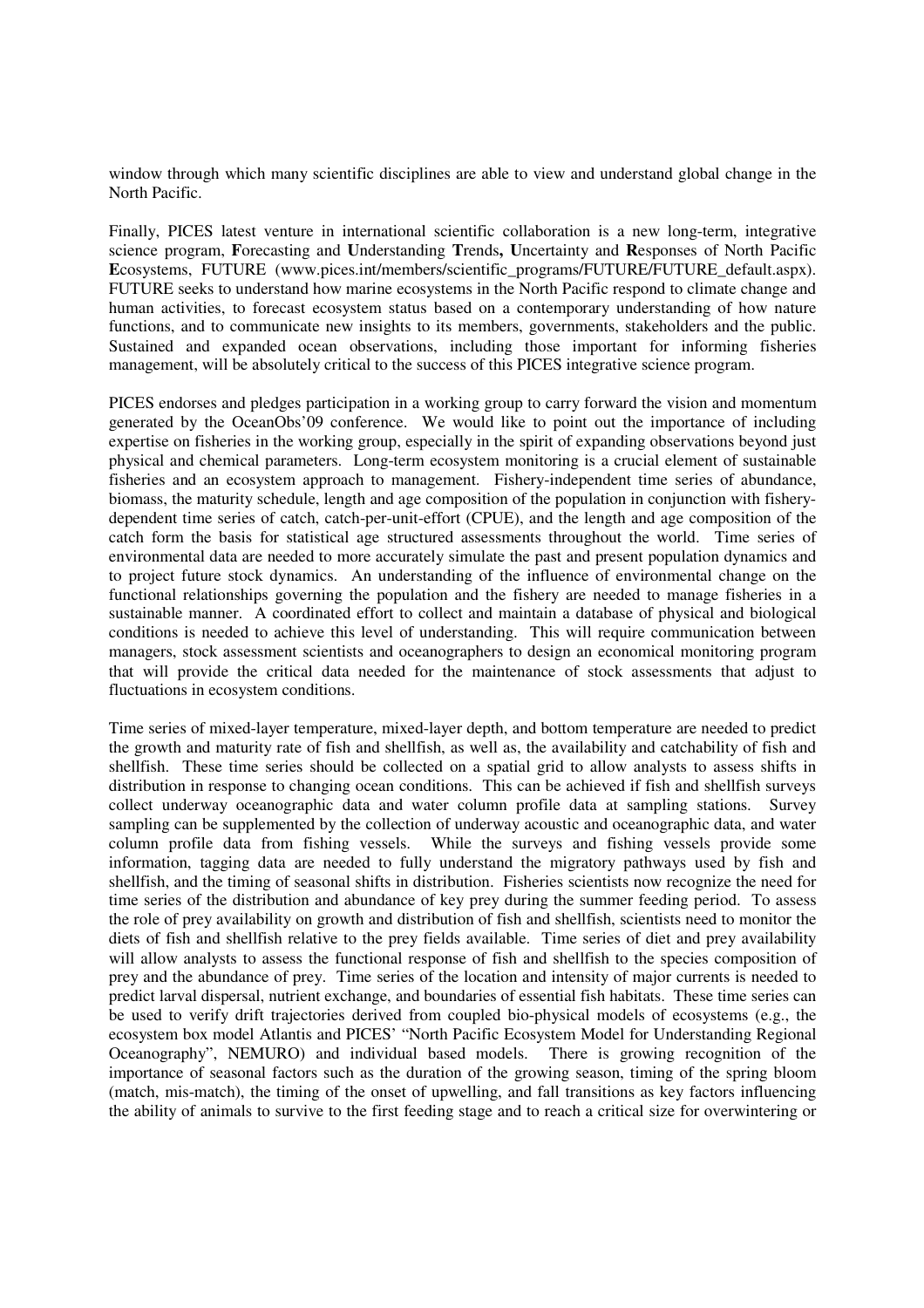predator avoidance. A coordinated series of moorings could be used to collect information on the seasonal events.

Predicting the impact of climate change on the distribution, growth, and productivity of fish and shellfish is necessary to alert managers and the public of the potential changes likely to occur. Time series of climate conditions are needed to distinguish the interannual and decadal signals from the longer term impact of climate change.

*In summary, we share the vision of this conference and PICES looks forward to playing an enduring role in finding the way forward.*